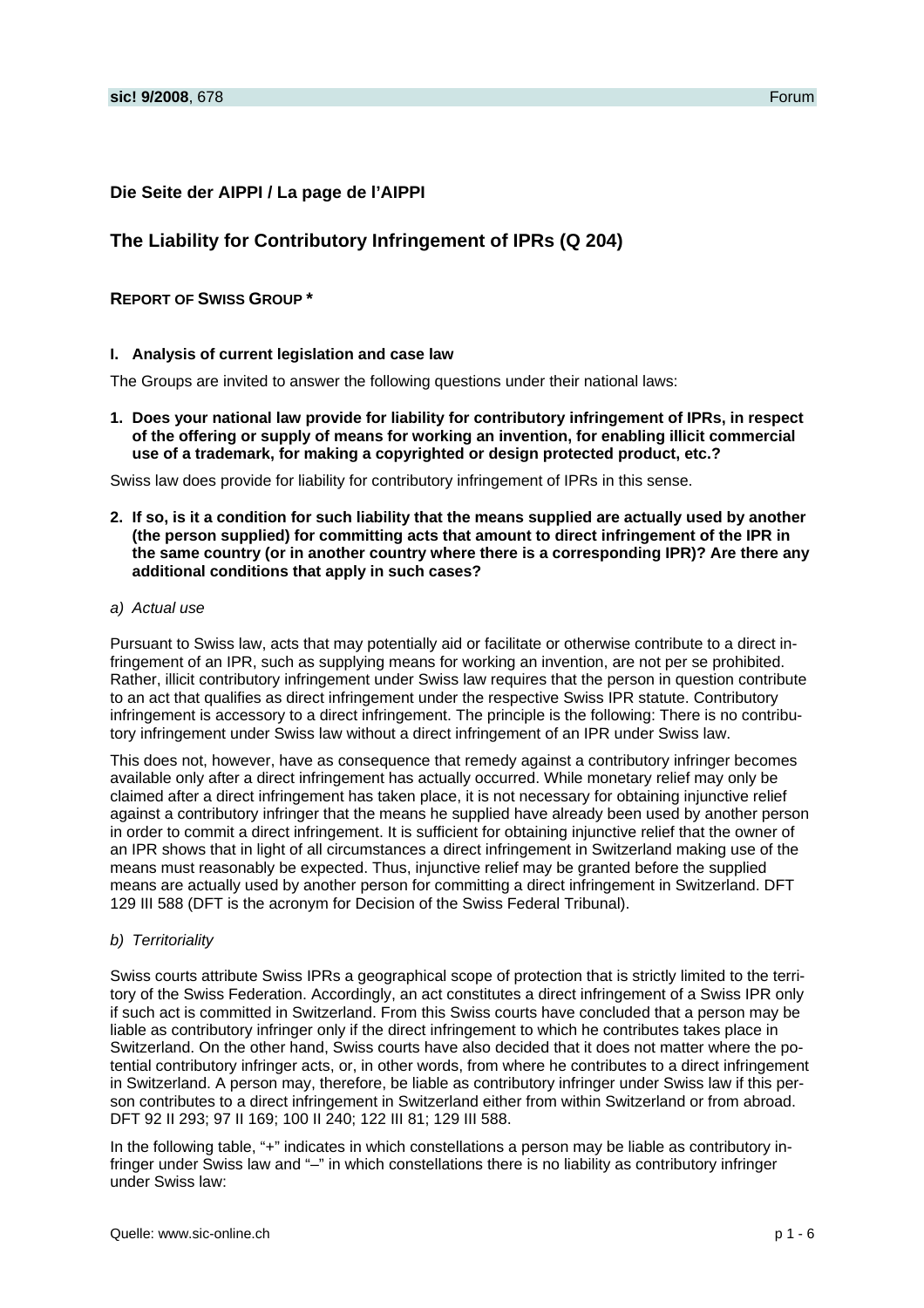|                                       | Contributory action<br>in Switzerland | Contributory action<br>abroad |
|---------------------------------------|---------------------------------------|-------------------------------|
| Direct infringement<br>in Switzerland |                                       |                               |
| Direct infringement<br>abroad         |                                       |                               |

From this it follows that it is not a condition for liability as contributory infringer under Swiss law that the supplying of means (contributory action) and their use (direct infringement) take place in the same country; only the direct infringement must occur in Switzerland.

#### *c) Additional condition: sufficient causal connection*

Pursuant to Swiss case law and literature, there must be a sufficiently close (adequate) causal connection between the contributory action and the direct infringement. Swiss courts commonly use the formula that the contributory action must objectively have favoured the occurrence of the direct infringement in light of the ordinary way things go and the experience of life. According to precedents of Swiss courts this is the case if, for example, means are explicitly offered for an infringing use or if means may only be used in such a manner. On the other hand, an adequate causal connection is denied if a non-infringing staple product is (mis)used for committing a direct infringement of an IPR. In between these rather clear cases lays a grey area in which it must be assessed on a case-by-case basis whether in light of the ordinary way things go and the experience of life it had to be expected that the respective contributory action objectively favoured a direct infringement. DFT 129 III 588.

Section 10 of the Working Guidelines mentions the recent judgment "Funkuhr II" of the German Federal Supreme Court in which it was held that supply from Germany into another country of essential parts for a product patented in Germany amounted to contributory infringement in Germany where the supplier was aware that the person supplied intended to make the patented product abroad and export the finished product to Germany. Under Swiss law, the critical question in such a case would be whether the contributor in light of all circumstances must reasonably expect that the finished products will make their way to Switzerland. If this is the case, the adequate causal connection requirement is met.

#### *d) No condition: subjective elements*

In section 8 of the Working Guidelines it is mentioned that in certain countries it is a prerequisite for contributory infringement that the customer intends to use the means in an infringing manner and that such intent was known or should have been known to supplier. Under Swiss law, subjective elements as such are not a prerequisite for liability as contributory infringer. They may, however, play a role in the assessment of the causal connection between the contributory action and the direct infringement. Pursuant to an obiter dictum in DFT 129 III 588 such connection is sufficiently close if the contributor knows or should know both that the supplied means are suitable for an infringing use and that the supplied person intends such use.

- **3. If it is not a condition for liability for contributory infringement that the means supplied are actually used by another (the person supplied) for committing acts that amount to direct infringement in the same country (or in another country where there is a corresponding IPR), is it then, on the other hand, a condition for such liability, for example**
- **that the means offered and/or supplied were suitable to be put into an infringing use;**

This is the case. If the means offered and/or supplied are not suitable to be put into an infringing use their supplying cannot contribute to a direct infringement.

**– that the means relate to an essential, valuable or central element in the invention or product or service that constitutes direct infringement;**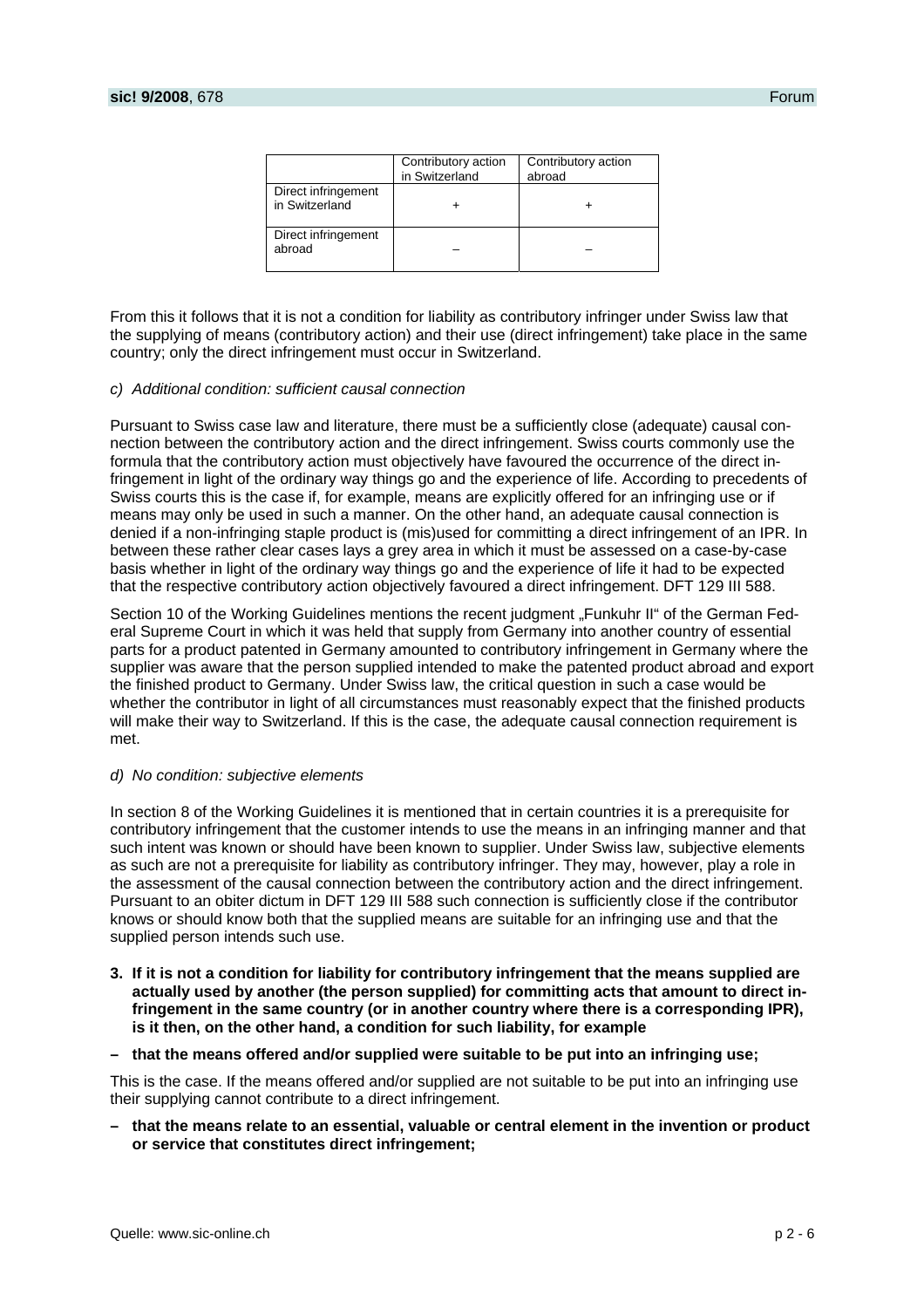This is no requirement under Swiss law. The relevant question under Swiss law is not whether the means constitute an essential, valuable or central element in the invention or product but whether the supplying of these means objectively favoured the direct infringement in light of the ordinary way things go and the experience of life (adequate causal connection).

### **– that the means offered and/or supplied were actually intended for such use on the part of the person supplied;**

This is no requirement under Swiss law. The intention on the part of the person supplied is not relevant for determining whether an action constitutes a contributory infringement or not (see, however, the above answer 2d]).

**– that the means offered and/or supplied were intended to be put to that use in the country in which they were offered or supplied;** 

This is no requirement under Swiss law. See above answer 2b).

**– that, at the time of offering and/or supply of the means, the suitability and intended use were known to the supplier or were obvious under the circumstances; or** 

The pertinent requirement under Swiss law in this context is the requirement of an adequate causal connection between the contributory action and the direct infringement. See above answer 2d).

**– that, to the extent the means are staple commercial products, the supplier induces the person supplied to infringe directly?** 

Inducement of infringement is a form of contributory infringement under Swiss law and does not require that the instigator supplies any means.

Are there other conditions? Please respond separately for patents, trademarks, designs, copyright etc., if the rules differ from each area of IPR to the other.

All requirements are set out above under question 2.

#### **4. Are the rules concerning contributory infringement set out in the laws protecting IPR?**

Of the Swiss IPR statutes, only the Patent Act (art. 66 let. d) and the Design Act (art. 9 para. 2) contain explicit provisions addressing contributory infringement. The provisions contained in the Patent Act and in the Design Act are, however, not identical. Only the Patent Act but not the Design Act names inducement of infringement as a form of contributory infringement, and while the Patent Act contains no restrictions with regard to the remedies available against a contributory infringer the Design Act names injunctive relief as the only remedy.

The other Swiss IPR statutes (Trademark Act, Copyright Act, Act on the Protection of Topographies of Semiconductor Products, Act on the Protection of New Plant Varieties) contain no pertinent provisions.

### **5. If such protection is not set out in the laws protecting IPR, does it follow from generally applicable principles of e.g. tort law?**

Pursuant to Swiss case law and literature, the provisions in the Patent Act and the Design Act dealing with contributory infringement are declaratory in nature. Regardless of whether the respective IPR statute contains a pertinent provision or not a person is liable for contributory infringement under the general principles of Swiss tort law (art. 41 et seq., especially art. 50, Swiss Code of Obligations). DFT 129 III 588.

- **6. What are the legal consequences of holding an act to be a contributory infringement of an IPR, in particular:**
- **can the IPR owner obtain injunctive relief to the same extent as in case of direct infringement?**
- **can the IPR owner obtain damages and other compensation to the same extent as in case of direct infringement, or only relative to the contributory infringer's contribution?**

### *a) Injunctive relief*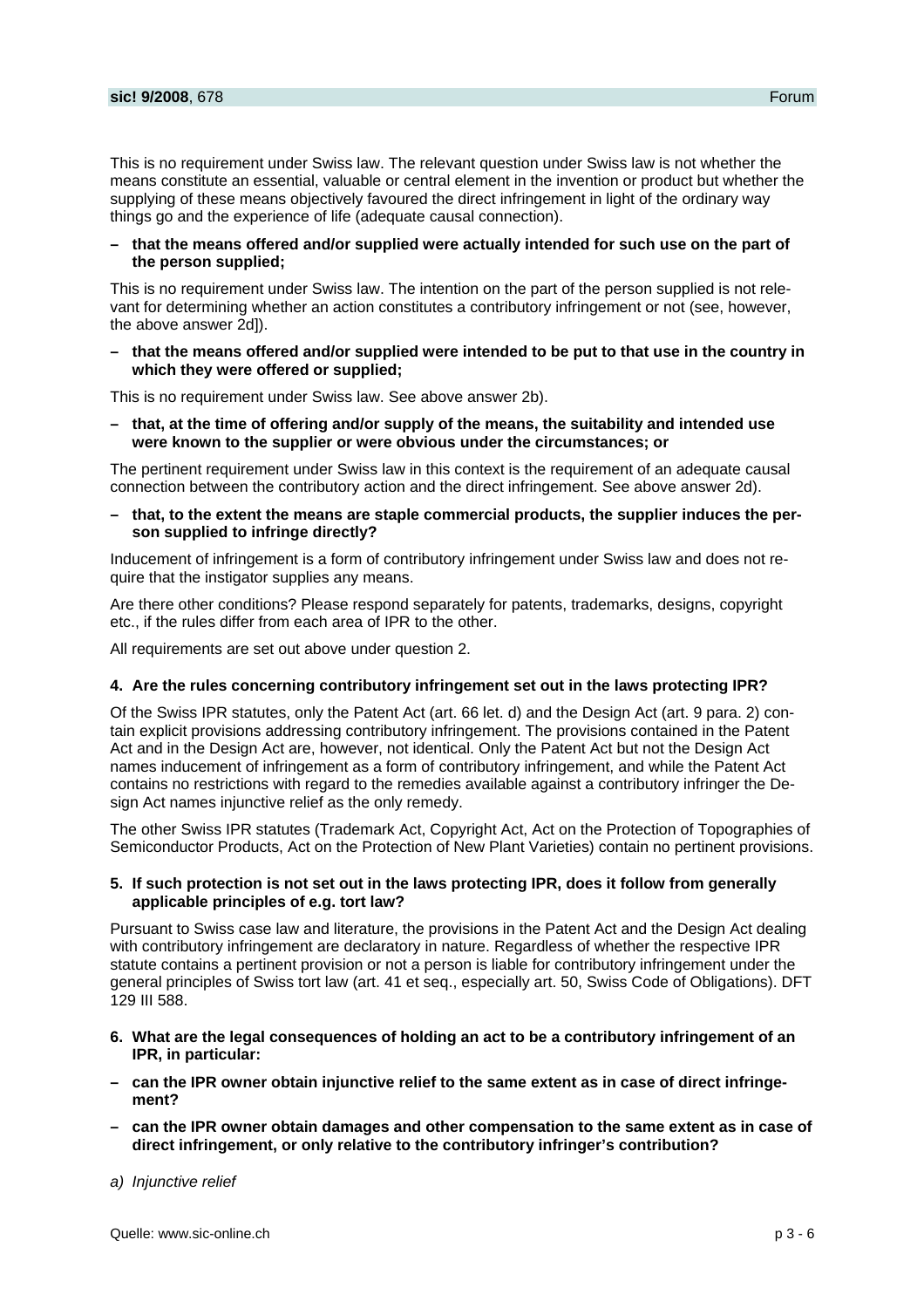The owner of the infringed IPR may request and obtain injunctive relief against the contributory infringer. The scope of such injunction is, however, not as broad as the scope of an injunction against the direct infringer because only acts that may aid or facilitate or otherwise contribute to a direct infringement in Switzerland may be enjoined. For example, while a direct infringer may be prohibited from exporting infringing goods out of Switzerland, it will most likely not be possible to interdict the exportation of means for working the invention abroad. There is, however, no pertinent Swiss case law so far.

### *b) Damages and other compensation*

According to general principles of tort law (art. 50 para. 1 Swiss Code of Obligations), all persons that have jointly caused damage, be it as instigators, principals or accessories, are jointly and severally liable to the damaged party. This principle applies to infringements of IPR, such infringements being considered to constitute tortuous acts. From this it follows that, in principle, a contributory infringer is liable vis-à-vis the IPR owner not only for the damage that is attributable to his contribution, but for the whole damage. Again, pertinent Swiss case law does not exist so far.

Under Swiss law, the owner of an infringed IPR may claim surrender of profits (art. 423 Swiss Code of Obligations) or of an unjustified enrichment (art. 61 et seq Swiss Code of Obligations) in lieu of damages. These claims may also be made against a contributory infringer. Persons acting together are, however, not jointly and severally liable for all participants' profits and enrichments. Each participant must only surrender its own profit or enrichment.

#### **II. Proposals for substantive harmonisation**

The Groups are invited to put forward their proposals for adoption of uniform rules, and in particular consider the following questions:

**7. Should measures generally be available against acts that qualify as contributory infringement of IPRs, as defined in these Working Guidelines?** 

The Swiss group is of the opinion that measures against such acts should generally be available.

#### **8. If so, what should be the conditions for holding an act to be a contributory infringement of an IPR?**

It is the view of the Swiss group that primarily two questions need to be resolved: (i) Should liability as contributory infringer require any nexus to a direct infringement at all, and, (ii) if yes, should such liability depend on whether the direct infringement takes place in the inland or abroad?

With regard to question (i), the Swiss group endorses a solution under which liability requires a nexus between the contributory action and a direct infringement. Such nexus should, however, not depend on any subjective elements. It should only be required that, given the facts of the specific case, it had to be objectively expected that a direct infringement was aided.

With regard to question (ii), the Swiss group favours a solution under which the law of the country in which the direct infringement takes place also applies to all contributory actions, regardless of where they are performed.

#### **9. Should the conditions be different for different kinds of IPRs? Why?**

The Swiss group does not see any objective reason for treating different kinds of IPRs differently.

#### **10. What should be the legal consequences of holding an act to amount to contributory infringement of an IPR, in particular?**

- **Should the IPR owner be able to obtain injunctive relief to the same extent as in case of direct infringement?**
- **Should the IPR owner be able to obtain damages and other compensation to the same extent as in case of direct infringement, or only relative to the contributory infringer's contribution?**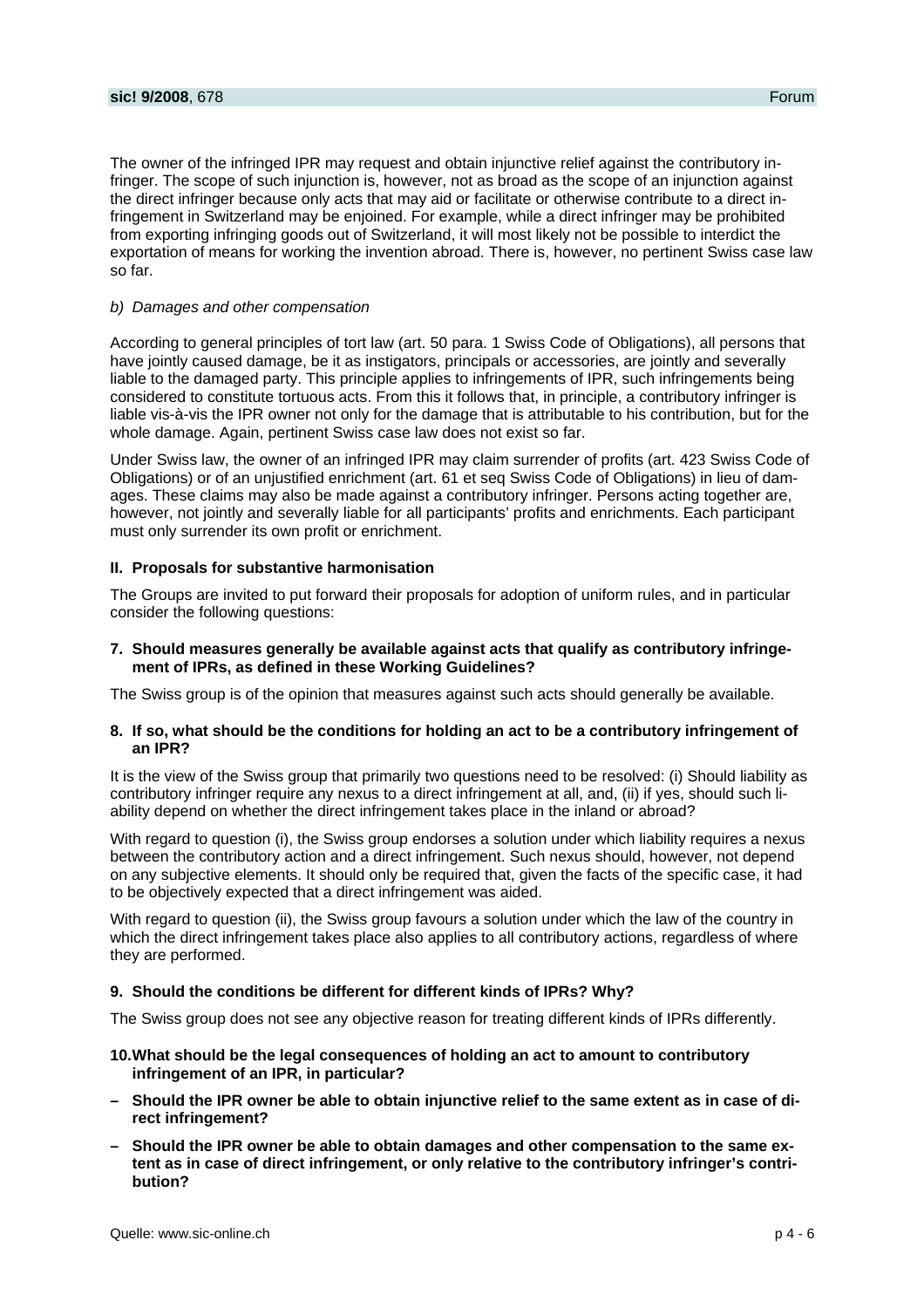The owner of an IPR should be entitled to injunctive relief, and all persons involved in the infringement, be it as direct infringer or as contributor, should be jointly and severally liable for the complete damage. In addition, the owner of an IPR should be entitled to claim from the contributor surrender of its profit or enrichment instead of damages.

## **11. Should the legal consequences be different for different kinds of IPR? Why?**

The Swiss group is of the opinion that the legal consequences should be the same for all kinds of IPRs.

## **12. Does your Group have any other views or proposals for harmonisation in this area?**

The Swiss group has two proposals in this respect:

a) As indicated above, the Swiss group is of the opinion that the laws of the country in which the direct infringement takes place should also govern all contributory actions. Considering that law suits against the direct infringer are frequently brought in the courts of the country in which the direct infringement takes place and that such courts, due to their closeness to the direct infringement and their knowledge of the applicable law, are predestined to also adjudicate related matters, the Swiss group is further of the opinion that (i) such courts should have the non-exclusive jurisdiction over all contributory actions, regardless of where they take place and of where a contributor is domiciled, and (ii) judgments of such courts should be recognized and enforceable in the country in which a contributor is domiciled.

b) The Swiss group is of the view that inconsistencies in the treatment of cases of contributory infringement and another group of cases that follow a very similar fact pattern should be prevented: Cases in which one person fulfils all features of a patented invention or another IPR by performing a series of activities in different countries, e.g., by performing the subsequent steps of a patented process in different countries. Whether this amounts to an infringement under Swiss law is discussed controversially in the literature, and it has never been decided by Swiss courts. See, however, United States Court of Appeals for the Federal Circuit, NTP, Inc., v. Research in Motion, Ltd., judgment of August 2, 2005. The Swiss group is of the opinion that it would be advantageous to harmonize liability for contributory infringement together with such cases.

### **Summary**

*Under Swiss law, a person is liable for contributory infringement if that person contributes to an act that qualifies as direct infringement under a Swiss IPR statute and if, in light of all circumstances, it had to be reasonably expected that the contributory action in question favoured the direct infringement. Whereas it is a requirement for such liability under Swiss law that the direct infringement that is aided takes place in Switzerland it is not relevant from where – from which country – the contributor contributes to the direct infringement.* 

*The remedies available to the owner of an IPR against a contributory infringer under Swiss law include claims for injunctive relief and for damages or, instead of damages, surrender of the contributor's profits or surrender of the contributor's enrichment.* 

*The Swiss group is of the opinion that a harmonization should be along these lines. The Swiss group further suggests harmonizing the laws on jurisdiction and enforceability. Namely, the Swiss group finds that courts in the country where the direct infringement takes place should have non-exclusive jurisdiction over all contributory actions and that judgments of these courts should be recognized and enforceable in the country in which the respective contributor is domiciled. Finally, the Swiss group reminds that inconsistencies with a group of cases that follow a fact pattern similar to that of contributory infringement cases should be prevented: Cases in which one person fulfils all elements of a protected IPR not by acting in one country alone but by performing a series of activities in different countries.*